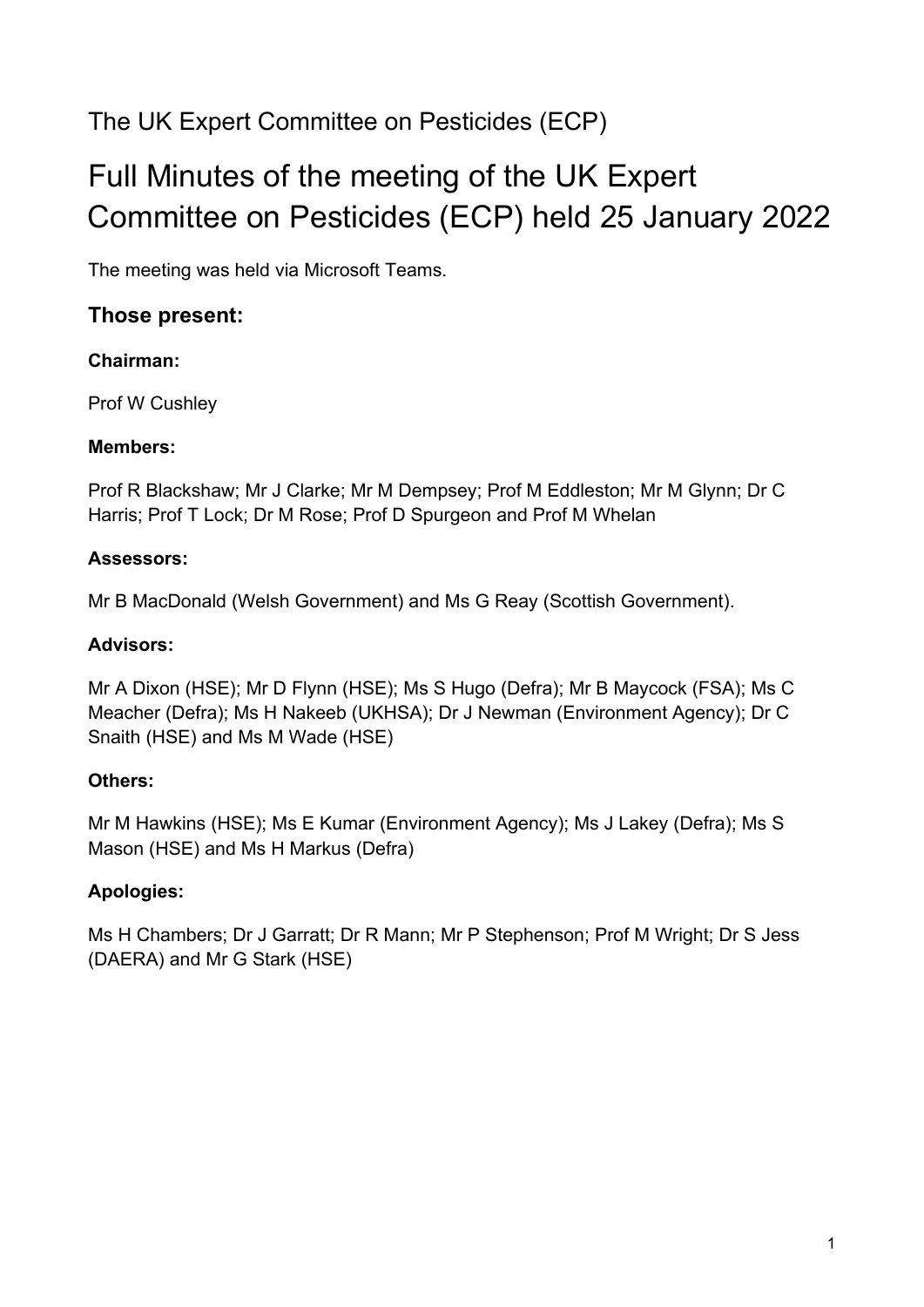## **Agenda Item 1: Introduction**

1.1 The Chair reminded the meeting of the confidentiality of the papers and their discussions. If Members believed that they had a commercial or financial interest in any of the items being discussed, they were required to declare their interest to the Chair and Secretariat prior to the meeting. They may then either be invited to absent themselves from the discussions, not participate and/or not be involved in any discussions and decision-making, unless invited to do so.

1.2 The Committee noted Mr M Williams would no longer be serving as the assessor for the Welsh Government, with Mr B MacDonald taking up the post. The Chair thanked Mr M Williams for his work with the Committee and welcomed Mr B MacDonald.

## **Agenda Item 2: Full Minutes of the previous meeting [ECP 1 (49/2022)]**

2.1 The draft Full Minutes of the December 2021 meeting were agreed.

## **Agenda Item 3: Matters Arising and Forward Business Plan [ECP 2 (49/2022)]**

3.1 The Secretariat provided an update on matters arising from previous meetings and invited Members to suggest any additions/amendments to the forward business plan which would be incorporated before the next meeting.

3.2 The Committee noted the publication of the decision on the application for the emergency authorisation of 'Cruiser SB'. Members further noted the term 'flowering crops' as used in the statement was ambiguous in its meaning.

## **Agenda Item 4: Independent Scientific Advice: Iron [ECP 3 (49/2022)]**

4.1 Iron was first considered by the Committee in November 2021. HSE identified several areas that would require advice, and Committee Members could explore any aspects of the risk assessment and underlying guidance they considered to be of interest.

4.2 The Secretariat introduced a working draft of the Independent Scientific Advice for iron. Members formally approved the draft note as a true representation of the advice they provided, subject to amendments. The advice note will be submitted to HSE.